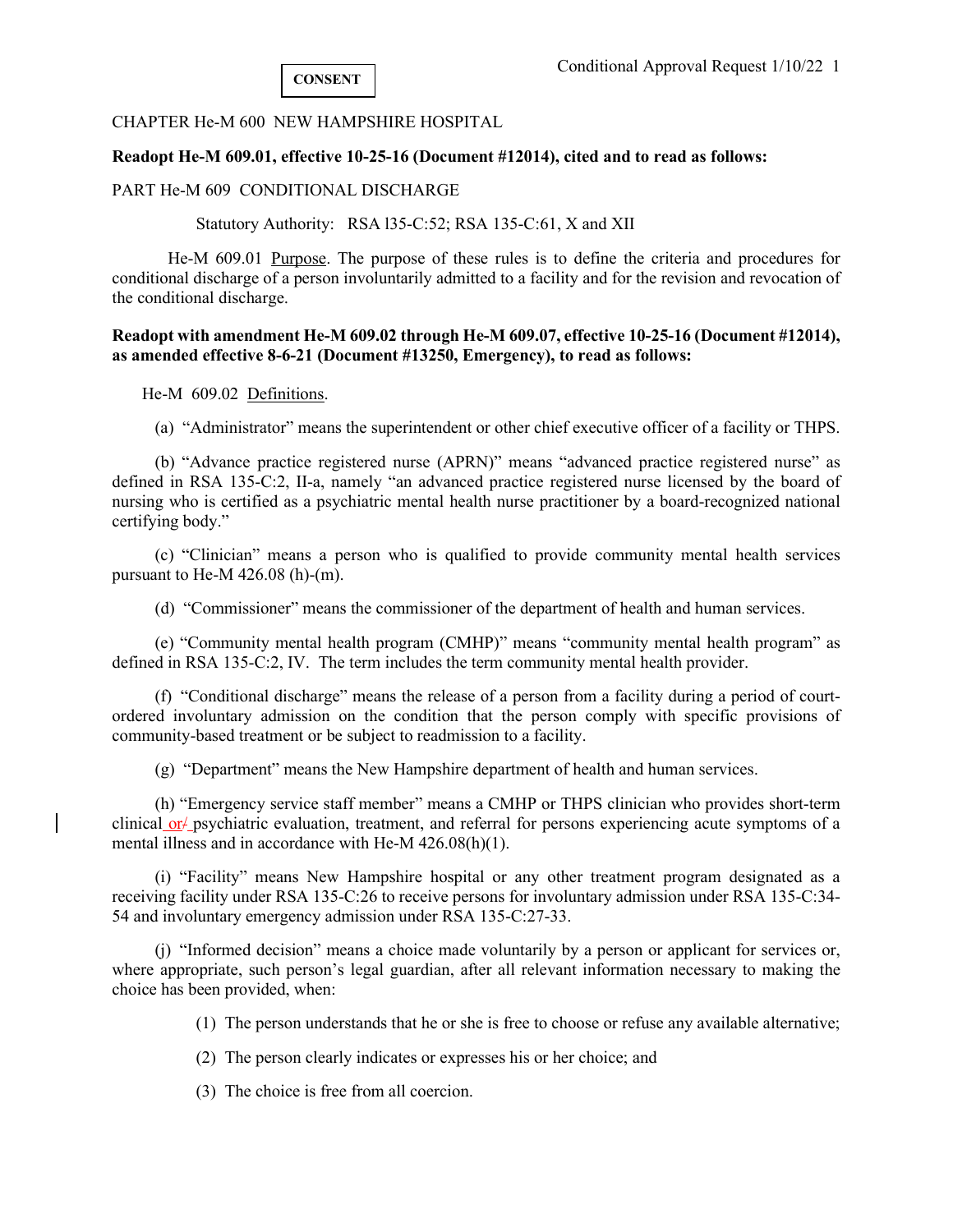(k) "In need of care" means a situation where a conditionally discharged person no longer requires inpatient treatment but where a prescribed regimen of medical psychiatric or psychiatric care or treatment is required to prevent the recurrence of the circumstances which led to the person's dangerous condition.

 (l) "Involuntary admission" means an order of involuntary commitment made pursuant to RSA l35- C:34-54 by a probate court.

(m) "Law enforcement officer" means a person identified in RSA 630:l, II.

(n) "Physician assistant (PA)" means a physician assistant licensed to practice in New Hampshire.

 (o) "Psychiatrist" means "psychiatrist" as defined in RSA 135-C:2, XIII, namely, "a physician licensed to practice in New Hampshire who is either board-certified or board-eligible according to the most recent regulations of the American Board of Psychiatry and Neurology, Inc., or its successor organization."

(p) "Transitional housing program services (THPS)" means a residential program that provides housing and support services to persons with serious and persistent mental illness.

 (q) "Treatment team member" means a mental health clinician who is qualified pursuant to He-M 426.08 (h)-(m) and who shares ongoing responsibility for the care and treatment of a CMHP client or THPS client.

## He-M 609.03 Grant of Conditional Discharge.

 (a) The administrator of a facility shall grant a conditional discharge to a person who has been involuntarily admitted to the facility pursuant to RSA l35-C:34-54 when the following criteria have been met:

(1) The person is determined to be in need of care;

(2) A recommendation for conditional discharge of the person has been made in accordance with the procedures in He-M 609.03(b); and

(3) The person or his or her guardian understands and, following an informed decision, consents to the conditions and term of discharge, including any requirement for participation in continuing treatment on an outpatient basis.

 (b) A recommendation for conditional discharge of a person shall be made to the administrator of a facility by a psychiatrist, APRN, or PA at the facility only after a conference has been held, pursuant to He-M 401.10 or He-M 401.11<del>10.11</del>, in which:

(1) The psychiatrist, APRN, or PA participated and concurred in the results thereof;

(2) A determination has been made that the person is in need of care and the mental health treatment and supervision needed by the person can be provided in a CMHP, THPS, or other setting which is less restrictive of the person's freedom and ability to make informed decisions;

(3) A recommendation for conditional discharge has been adopted; and

(4) The person, community mental health center representative or  $\angle$  THPS representative, and designated receiving facility (DRF) staff have agreed to the term of and conditions for discharge.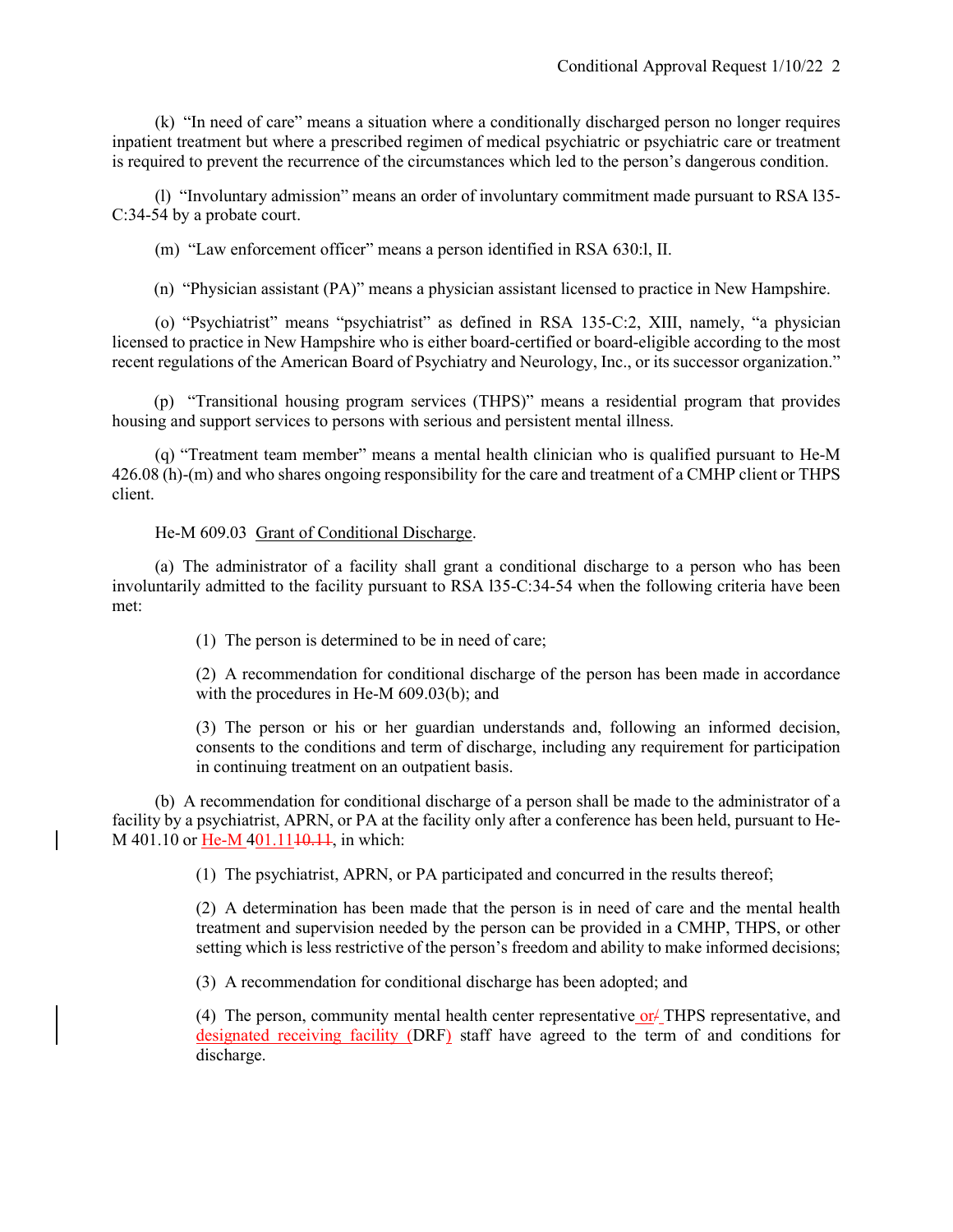(c) The facility to which the person to be conditionally discharged has been involuntarily admitted shall inform the person and his or her guardian, if any, orally and in writing of the term and conditions of discharge and of the criterion and process for revocation of conditional discharge.

 (d) No conditional discharge shall be granted by a facility unless the person to be discharged or his or her guardian, if any, has knowledge of and, following an informed decision, consents to the term and conditions of discharge and the provisions of He-M 609. Consent shall be documented in writing.

 (e) The term of conditional discharge granted to a person under He-M 609 shall not exceed the period of time remaining on the person's order of involuntary admission made pursuant to RSA l35-C:34-54.

 (f) Information regarding a person's conditional discharge shall be shared between the community mental health center/THPS and the facility serving the person as necessary to treat him or her and to otherwise carry out the purposes of RSA 135-C and He-M 609.

### Edit: "or"

He-M 609.04 Grant of Absolute Discharge.

 (a) The administrator of a facility from which a person has been conditionally discharged shall grant to such person an absolute discharge at the end of the term of the conditional discharge unless the discharge earlier has been revoked in accordance with RSA 135-C:51, VI or He-M 609.06 or unless another order of involuntary admission of the person has been made pursuant to RSA l35-C:34-54.

 (b) The administrator of a facility from which a person has been conditionally discharged shall grant to such person an absolute discharge when, within the previous 3 days, a psychiatrist, APRN, or PA at the CMHP or  $\angle$  THPS providing continuing treatment to the person on an outpatient basis has:

(1) Examined the person;

(2) Determined that the person is no longer in need of care; and

(3) Recommended that an absolute discharge be granted.

 (c) The administrator, in writing, shall immediately notify the court which made the original order of involuntary admission pursuant to RSA l35-C:34-54 and the person's guardian, if any, that the person has been granted an absolute discharge.

He-M 609.05 Revision of Conditions.

 $\overline{+a}$  If at any time the term  $\overline{a}$  nd  $\overline{a}$  conditions of a conditional discharge granted pursuant to He-M 609.03 are revised, such revision shall be in accordance with the following procedures:

 $(a+1)$  The revisions shall be proposed by:

(1) $\theta$ . The CMHP or THPS serving the person conditionally discharged;

 $(2)$ b. The person conditionally discharged or his or her guardian, if any; or

 $(3)$ e. The facility from which the person was conditionally discharged;

(b2) The proposed revision shall be forwarded in writing by the proposing party to the other parties;

 $(c3)$  The administrator, or designee, of the CMHP or  $\#$  THPS receiving proposed revisions shall review them and either: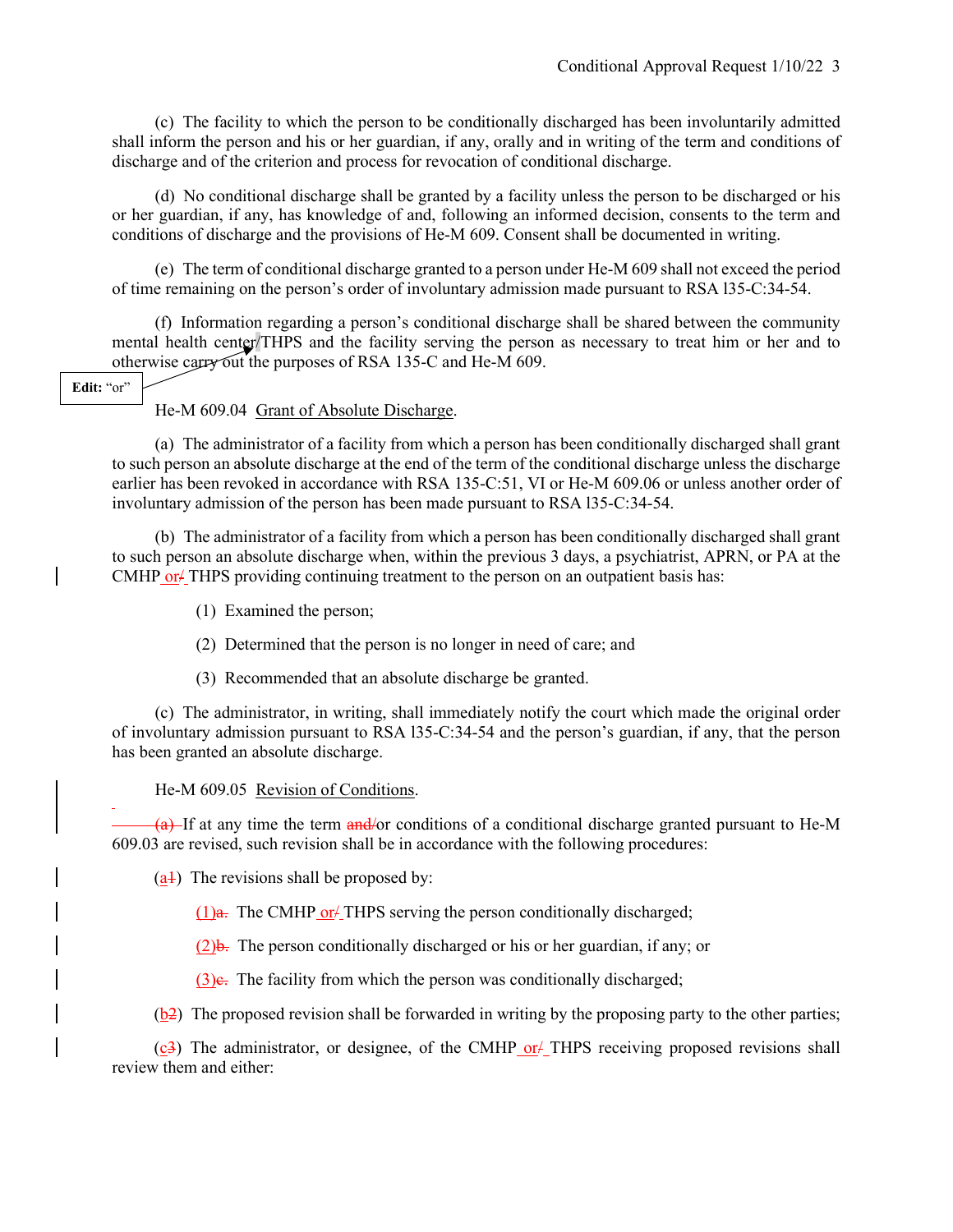$(1)$ a. Accept the proposed revisions and convey the decision in writing to the party making the proposal; or

(2)b. Decline the proposed revisions or propose amended revisions and convene a conference pursuant to He-M 401.12 to consider the proposed revisions;

(d4) Revisions of the term and/or conditions of the conditional discharge shall only be adopted:

 $(1)$ a. As a result of a conference;

 $(2)$ b. By a psychiatrist, APRN, or PA at the CMHP or THPS; and

 $(3)$ e. With the consent, following an informed decision, of the person conditionally discharged or his or her guardian, if any;

(e5) Any revisions agreed to at the conference shall be in writing and signed by the person subject to the conditional discharge, his or her guardian, if any, and the psychiatrist, APRN, or PA; and

( $f\hat{\theta}$ ) The CMHP or  $\hat{\theta}$  THPS shall file a copy of the revisions in the person's medical record and provide a copy to the person, his or her guardian, if any, and the facility from which the person was conditionally discharged.

He-M 609.06 Revocation of Conditional Discharge.

(a) Pursuant to RSA 135-C:51, a psychiatrist, APRN, or PA at a CMHP or  $\ell$  THPS providing continuing treatment on an outpatient basis to a person conditionally discharged pursuant to RSA 135-C:50 may conduct, or cause to be conducted by a treatment team member or an emergency service staff member, an examination of the person to determine if the conditional discharge should be revoked.

 (b) An examination pursuant to (a) above shall only be conducted if the psychiatrist, APRN, or PA reasonably believes that:

(1) The person has violated a condition of the discharge by:

a. Failing or refusing to take medications prescribed by a psychiatrist, APRN, PA, or emergency physician, PA, or APRN as defined in RSA 135-C:2, II-a, to treat his or her psychiatric illness, provided that the psychiatrist, APRN, PA, or emergency physician, PA, or APRN as defined in RSA 135-C:2, II-a is on the list of physicians, PAs, and APRNs as defined in RSA 135-C:2, II-a, maintained by the commissioner pursuant to RSA 135-C:28, who are approved by either a designated receiving facility or a community mental health program approved by the commissioner, $\frac{1}{2}$ , whether on behalf of a CMHP, THPS, NH Hospital, DRF, or a hospital emergency room receiving a patient who is on a conditional discharge;

b. Failing or refusing to attend scheduled appointments, which interferes with the responsibility of the CMHP or  $/$  THPS to provide monitoring and or treatment. This shall not apply to peer support which shall must be voluntary;

c. Failing or refusing to communicate with the CMPH or  $\angle$  THPS, which interferes with the responsibility of the SCMHP or IHPS to provide monitoring and/or treatment;

d. Failing or refusing to immediately participate in lab screenings following a documented verbal request or written request, which interferes with the responsibility of the SCMHP or<sup>1</sup> THPS to provide monitoring and/or treatment;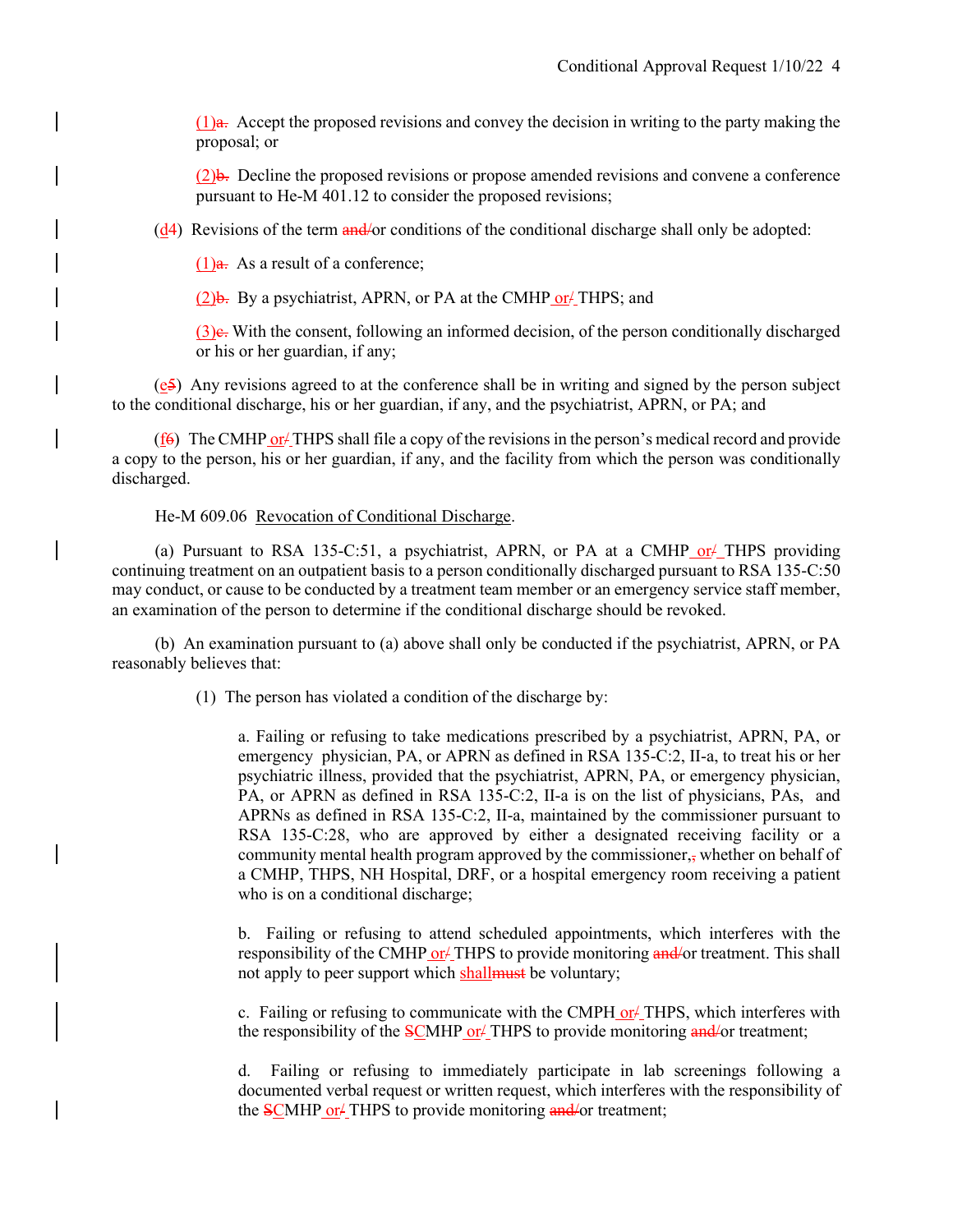e. Using alcohol or other non-prescription medications/illicit drugs, to the extentd it adversely affects or is likely to adversely affect the person's ability to meaningfully participate in treatment; or

f. Failing to comply with a condition specifically written to address patient-specific behaviors that interfere with treatment or continued ability to live in the community; or

(2) A condition or circumstance exists which might create a potentially serious likelihood of danger to the person or to others established by demonstrating that:

a. The person has inflicted serious bodily injury on themselves or has attempted serious self-injury and there is a likelihood that the act or attempted act will reoccur if the conditional discharge is not revoked;

b. The person has threatened to inflict serious bodily injury on themselves and there is a likelihood that an act or attempt of serious self-injury will occur if the conditional discharge is not revoked;

c. The person's behavior demonstrates that they lack the capacity to care for their own welfare;

d. The person is a danger to others, which is established by demonstrating that the person has inflicted, attempted to inflict, or threatened to inflict seriously bodily harm on another; or

e. The person's mental status has deteriorated from the person's usual mental status, such that the person is exhibiting an exacerbation of psychiatric symptoms that potentially endanger self or others, lead to severe self-neglect, or lead to a failure to function in a less restrictive environment, and the likelihood of stabilizing and reversing such deterioration would be substantially improved if treatment were to be given.

(c) Before an examination is conducted, the CMHP $\neq$  or THPS shall prepare a written notice identifying the belief, and the reasons therefor, that a violation of the conditional discharge has occurred to include the following:

> (1) How the violation interferes with the responsibility of the CMHP or  $\angle$  THPS to provide monitoring and/or treatment;

> (2) Any other circumstances or conditions exist which might create a potentially serious likelihood of danger to the person or to others; and

> (3) How the person's mental health status has deteriorated from the person's usual mental status, such that the person is exhibiting an exacerbation of psychiatric symptoms that potentially endanger self or others, lead to severe self-neglect, or lead to a failure to function in a less restrictive environment, and the likelihood of stabilizing and reversing such deterioration would be substantially improved if treatment were to be given.

(d) Pursuant to RSA 135-C:51,  $I(b)$ , a CMHP or THPS representative shall offer and explain the written notice to the person prior to the examination provided such notice can be provided safely, without significant possibility of bodily harm.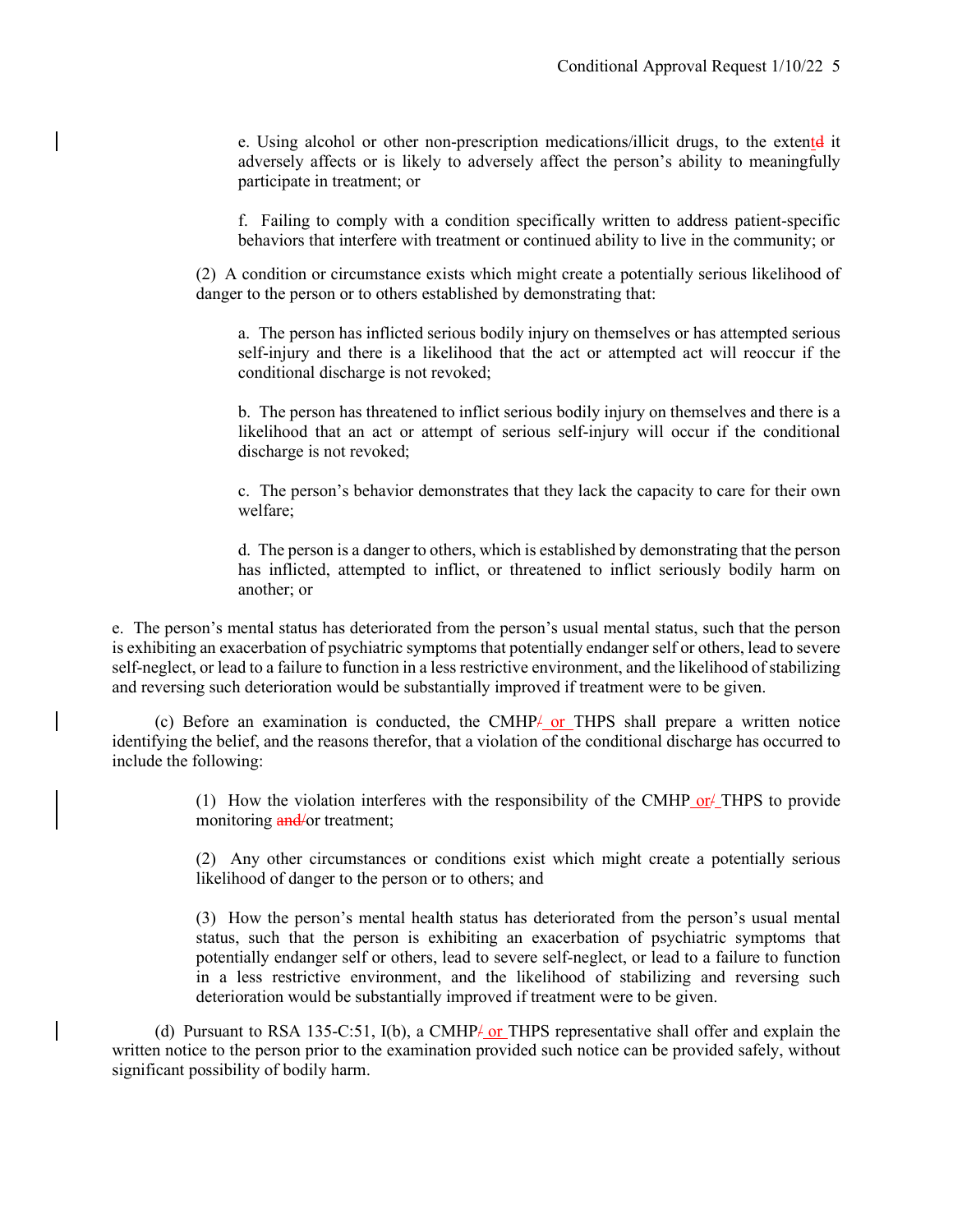(e) If it is unsafe to provide and explain the written notice to the person, a description of the circumstances indicating such risk shall be placed in the file.

 (f) The CMHP/ or THPS shall make a reasonable effort to locate the person, if they are not immediately available.

 (g) If the person cannot be located or if consent to an examination cannot be obtained, the psychiatrist or other representative of the CMHP or  $/$  THPS may sign a complaint to compel examination.

 (h) Upon issuance of such a complaint, any law enforcement officer shall take custody of the person and immediately deliver him or her to the place specified in the complaint.

 (i) Following the examination, the psychiatrist, APRN, or PA may temporarily revoke the conditional discharge if they find that:

> (1) The person has either violated a condition of the discharge which interferes with the responsibility of the CMHP<sup>1</sup> or THPS to provide monitoring and<sup>*j*</sup> or treatment;

> (2) The person is in such a mental condition as a result of a mental illness as to create a potentially serious likelihood of danger to himself or herself or to others; or

> (3) The person's mental status has deteriorated from their usual mental status, such that the person is exhibiting an exacerbation of psychiatric symptoms that potentially endanger self or others, lead to severe self-neglect, or lead to a failure to function in a less restrictive environment, and the likelihood of stabilizing and reversing such deterioration would be substantially improved if treatment were to be given.

(j) If the conditional discharge is temporarily revoked then:

(1) The psychiatrist, APRN, or PA, or his or her designee, shall prepare, offer and explain to the person a written notice giving the reasons for the revocation so long as is can be done safely, without significant possibility of bodily harm. If this cannot be done safely, a description of the circumstances indicating such risk shall be placed in the file; and

(2)  $\frac{2}{\pi}$  That tThe written notice shall includes the name of the receiving facility to which the person is to be transported upon the facility location being identified. The person shall not be transported to the facility without having received a verbal and written notification identifying the facility to which the person is being transported.

 (k) A law enforcement officer or ambulance personnel shall take custody of the person whose conditional discharge has been temporarily revoked and shall deliver him or her, together with a copy of the notice, to the receiving facility identified by the psychiatrist, APRN, or PA.

(l) The administrator of the facility to which a person has been returned, or his or her designee, shall:

(1) Personally examine such person;

(2) Review the reasons for temporary revocation of the conditional discharge so long as it can be done safely, without significant possibility of bodily harm. If this cannot be done safely, a description of the circumstances indicating such risk shall be placed in the file; and

(3) Revoke absolutely the conditional discharge if he or she finds that the person either: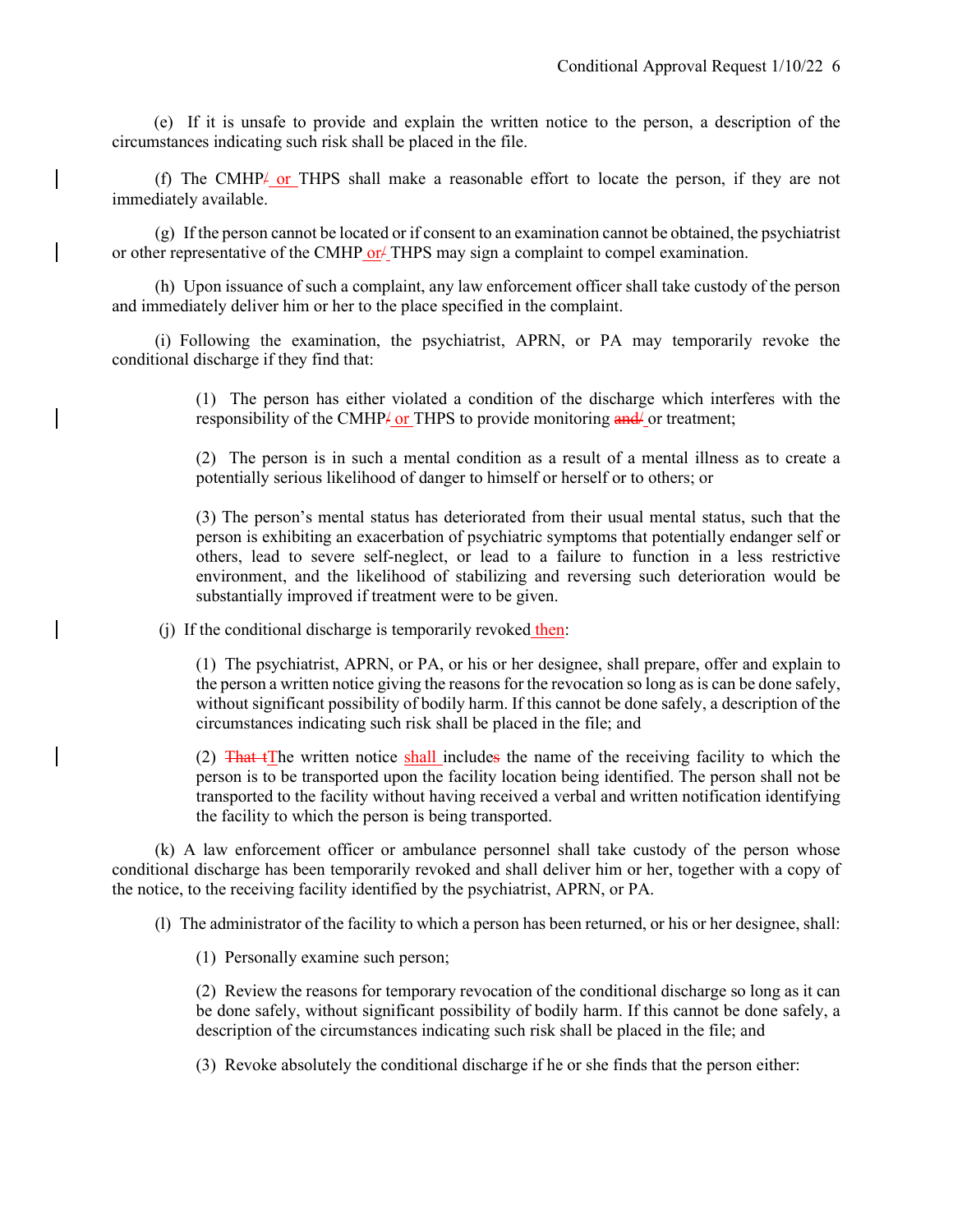a. Has violated a condition of the discharge which interferes with the responsibility of the CMHP/ or THPS to provide monitoring and/or treatment; or

b. Is, at the time of examination, in such a mental condition as a result of mental illness as to create a potentially serious likelihood of danger to self or to others or the person's mental status has deteriorated from the person's usual mental status, such that the person is exhibiting an exacerbation of psychiatric symptoms that potentially endanger self or others, lead to severe self-neglect, or lead to a failure to function in a less restrictive environment, and the likelihood of stabilizing and reversing such deterioration would be substantially improved if treatment were to be given.

 (m) The examination, review, and determination shall be made within 72 hours, excluding Sundays and state legal holidays, of delivery of a person to a facility pursuant to (j) above.

 (n) If the administrator of the facility, or his or her designee, determines that an absolute revocation is warranted, he or she shall immediately prepare, offer, and explain to the person the information in a written notice of the revocation and the reasons for the revocation, and notice of the person's right to appeal and right to legal counsel as set forth in He-M 609.07 so long as it can be done safely, without significant possibility of bodily harm. If this cannot be done safely, a description of the circumstances indicating such risk shall be placed in the file. **Edit:** Delete.

(o) Any administrator, of any facility, may absolutely revoke a person's conditional discharge, regardless of which facility initially executed the conditional discharge with the person.

 (p) The person shall be subject to the terms and conditions of the order of involuntary admission made pursuant to RSA 135-C:34-54 from which conditional discharge was granted as if such conditional discharge had not been granted.

 (q) If the administrator of the facility, or his or her designee, determines that an absolute revocation is not warranted, the facility shall return the person to the location where he or she was taken into custody.

 (r) If the person is returned, he or she shall then be subject to the term and provisions of conditional discharge that were in effect prior to the temporary revocation of the conditional discharge.

 (s) A person conditionally discharged may be admitted to a facility through an involuntary emergency admission (IEA) under RSA 135-C:27-33.

 (t) When a person conditionally discharged has been admitted to a facility by an IEA, the finding of probable cause for IEA by the district court shall authorize the person's admission for not longer than a 10 -day period as provided in RSA 135-C:32, unless during the period of IEA the person's conditional discharge is absolutely revoked pursuant to (u) below.

 (u) A facility administrator shall absolutely revoke a person's conditional discharge when the person has been admitted to a facility by an IEA, so long as the revocation occurs within 10 days of the IEA physician's certification being signed, and the administrator of the facility, or his or her designee, has personally examined the individual and found that the person either:

> (1) Has violated a condition of the discharge which interferes with the responsibility of the CMHP or FTHPS to provide monitoring and/or treatment; or

> (2) Is, at the time of examination, in such a mental condition as a result of mental illness as to create a potentially serious likelihood of danger to self or others or the person's mental status has deteriorated from the person's usual mental status, such that the person is exhibiting an exacerbation of psychiatric symptoms that potentially endanger self or others, lead to severe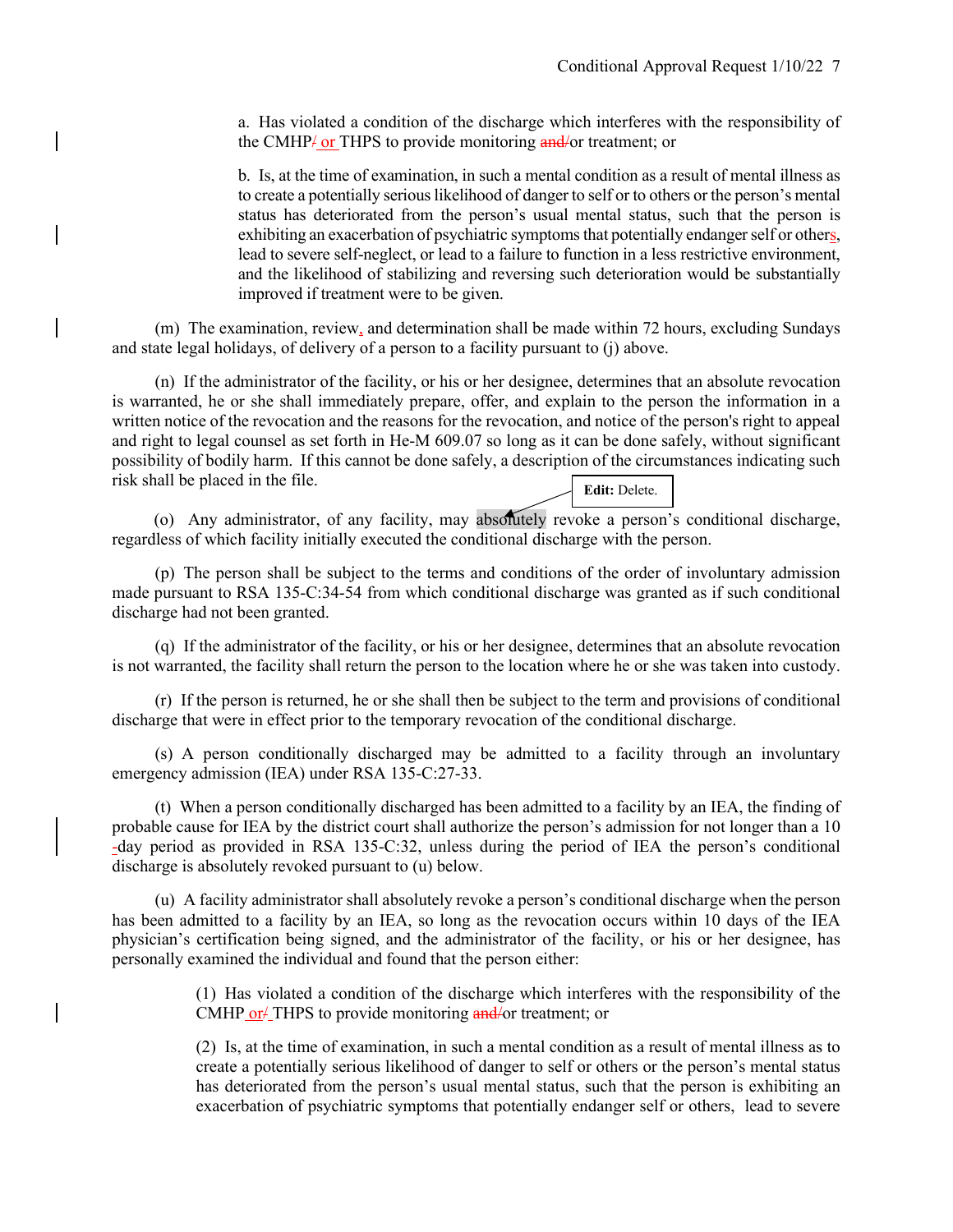self-neglect, or lead to a failure to function in a less restrictive environment, and the likelihood of stabilizing and reversing such deterioration would be substantially improved if treatment were to be given. **Edit:** Delete.

(v) If a conditional discharge is absolutely revoked pursuant to (u) above, the administrator, or his or her designee, shall first prepare, offer, and explain to the person, if it can be done safely without significant possibility of bodily harm, a written notice of the revocation and the reasons therefor and notice of the person's right to appeal and right to legal counsel as set forth in He-M 609.07.

(w) If the written notice in (v) above cannot be explained in person safely, a description of the circumstances indicating such risk shall be placed in the file within 24 hours of the patient receiving notice of absolute revocation of his or her conditional discharge and the right to appeal such revocation, or of the patient requesting an appeal of the absolute revocation, whichever comes first.

**Edit:** Insert comma.

(x) New Hampshire Hospital (NHH) shall send written notice as required by  $(v)$  above of the same by first-class mail, fax, email or other written or electronic methods to the patient's guardian.

(y) NHH shall make a good-faith effort to reach the guardian to provide oral notice of the patient's absolute revocation, right to an appeal, and, as applicable, the patient's decision to request an appeal.

 (z) If a conditional discharge is absolutely revoked, in addition to the notice given in (v) above, the department shall:

> (1) Provide legal counsel who are not directly employed by the department, and who contract with the department to represent persons for involuntary emergency admission proceedings at no cost to the person;

> (2) Provide patient contact information to the assigned private attorney in order for the attorney to:

a. Meet with the person, and the person's guardian if he or she requests, to discuss the implications of the person's initial decision not to appeal the absolute revocation and the avenues of legal recourse available to the person, including an appeal, and either:

1. Obtain a written waiver of appeal signed by the person; or

2. Notify the department of the person's final decision to appeal the absolute revocation so that the matter may be referred to the administrative appeals unit and scheduled for a hearing; and

(3) Provide legal counsel from a list of private attorneys, maintained by the department's bureau of behavioral health who are not directly employed by the department, and who contract with the department to represent persons in administrative appeals hearings at no cost to the person if:

a. The person appeals the absolute revocation; or

b. The person's guardian or the guardian's attorney appeals the absolute revocation of the conditional discharge; and

(4) Provide notice to the person's guardian, if any, of the person's decision to waive or exercise his or her option to appeal the absolute revocation of the conditional discharge and provide the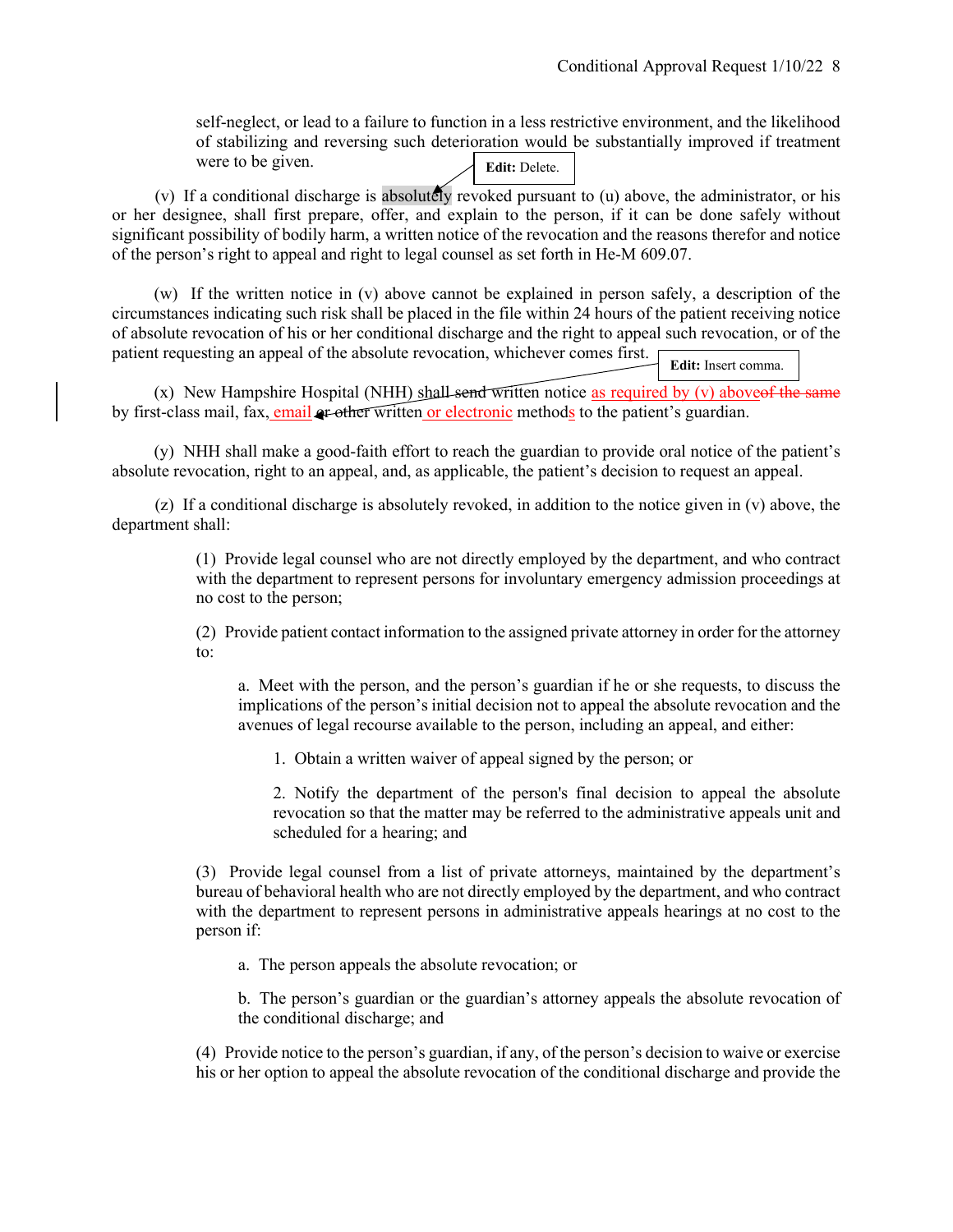guardian with an opportunity to participate in the hearing with or without his or her attorney of choice.

(aa) If the written notices of revocation as referenced in (d), (j), (n), and (v) above cannot be offered to and explained to the person safely without significant possibility of bodily harm, a description of the circumstances indicating such risk shall be provided to the person's guardian, if any, and placed in the person's file for each notice.

He-M 609.07 Appeal of Revocation.

 (a) A person or his or her guardian, if any, whose conditional discharge has been absolutely revoked by the administrator of a facility, or his or her designee, pursuant to He-M 609.06(j) may appeal the decision to the commissioner.

 (b) Upon the request of the person or his or her guardian, a person appealing absolute revocation of conditional discharge may obtain assistance from the facility in effecting the appeal.

(c) The appeal shall:

- (l) Be in writing;
- (2) State that a hearing is requested;

(3) State whether or not assistance of legal counsel is requested at such a hearing; and

(4) Include such information related to the basis for the appeal as the person or his or her guardian, at the time, may elect to offer.

 (d) The facility shall submit the appeal to the commissioner, together with copies of all notices provided to the person pursuant to He-M 609.06 and any other information relevant to the reasons for revocation of the conditional discharge.

(e) If a hearing on the appeal has been requested, the commissioner, or his or her designee, shall:

(l) Obtain legal counsel for the person; and

(2) Conduct a hearing on the appeal within 5 working days of the commissioner's receipt of the request for a hearing.

(f) Hearings on appeals filed under He-M 609.07 shall be conducted in accordance with He-C 203.

 (g) Following a hearing, the commissioner, or his or her designee, shall, within 3 working days, decide if the person either:

> (1) hHas violated a condition of the discharge, which interferes with the responsibility of the CMHP or<sup>L</sup> THPS to provide monitoring and/or treatment; or Edit: Delete.

> $(2)$  wWas in such a mental condition, at the time of examination, as a result of mental illness that has to-created a potentially serious likelihood of danger to self or to others; or

> (3) tThe person's mental status has deteriorated from the person's usual mental status, such that the patient is exhibiting an exacerbation of psychiatric symptoms that potentially endanger self or others, lead to severe self-neglect, or lead to a failure to function in a less restrictive environment, and the likelihood of stabilizing and reversing such deterioration would be substantially improved if treatment were to be given.